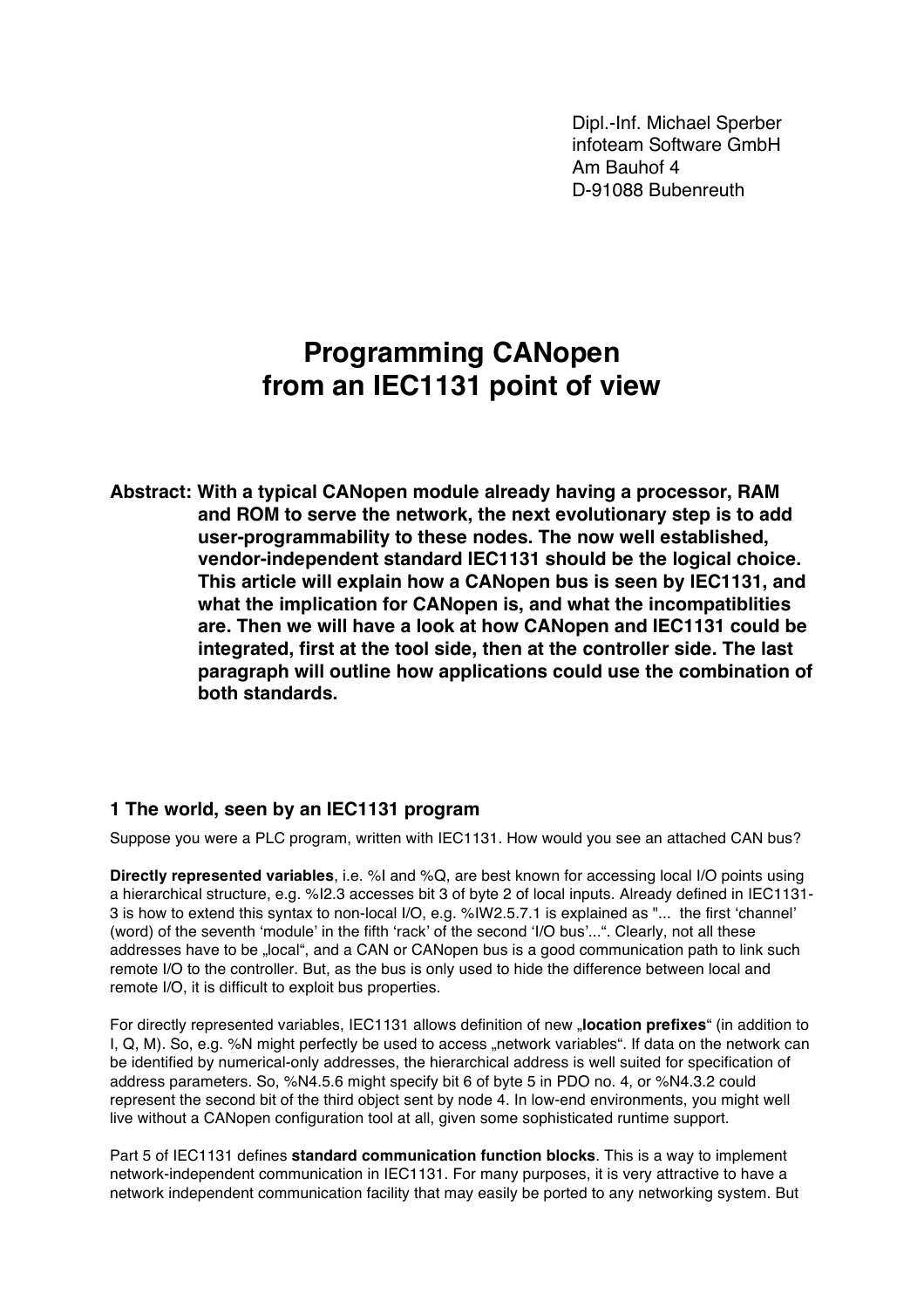hiding network details from the application means hiding desirable network properties as well. So usually this kind of communication is less used for exchanging process data, but rather for relatively slow diagnostic, supervisory data traffic. The runtime overhead of a FB-instance call will generally not be so much a problem for this type of data transmission than it would be for the more time critical process data.

IEC1131-3 defines "**access pathes**" to allow external facilities to read from and write to variables defined anywhere within an IEC1131-3 application. The benefit is hiding the internal structure of the application and only allowing external access to clearly specified data points. Although this is not per se limited to IEC1131-3 applications, the external application should at least be IEC1131-aware. Lessintelligent (i.e. not programmable) CANopen modules generally are not IEC1131-aware, so access pathes are not suited to exchange data with these. So again, this is less likely used for process data but rather for visualisation and controlling purposes.

The most universal way to access the outside world are external variable definitions using the **VAR\_EXTERNAL** keyword. With such definitions, only the type and name of a variable are declared within the IEC1131 application. Neither the storage location nor the scope of the variable are defined within IEC1131 but rather left to the programming or operating system. Of course, external variables might as well be mapped onto directly represented variables or be accessed by access pathes as well, so they are neatly combinable with most other means.

# **2 ... and the match to CANopen**

How does this view match to CANopen? With CANopen, there is a clear distinction between process data (PDO) and service data (SDO). To exchange process data, you would preferably use PDOs of CANopen and either directly represented variables or external variables with IEC1131. To exchange service data, you would use SDOs with CANopen and communication FBs or access pathes in IEC1131:

| CANopen   IEC1131 |                                |
|-------------------|--------------------------------|
| PDO.              | directly represented variables |
|                   | external variables             |
| <b>SDO</b>        | <b>IEC1131-5 FBs</b>           |
|                   | access paths                   |

#### *fig. 1: PDO and SDO with IEC1131*

Of course, this is just a obvious best-match. With any actual implementation, there might be good reason to take a different option.

### **3 CANopen and IEC1131 incompatibilities**

IEC1131 and CANopen have been developed independently. So it is no surprise that there are minor problems when trying to combine both:

- data types match quite well for numerical data. There is a distinction between numerical and bitstring entities in IEC1131-3 that is not found in CANopen. The more sophisticated data types (real, time, etc.) could present a problem, as these are more strictly defined in CANopen than in IEC1131.
- naming syntax for variables is more restrictive in IEC1131 than in CANopen. This is to no surprise as IEC1131 does have to define (and compile) programming languages to use these variable names, whereas the corresponding names in CANopen are purely descriptive.
- unexpectedly, there is a difference in the understanding of what ..read" and ..write" mean. CANopen knows 'read' and 'write' permissions, and IEC1131 has read-only variables (CONSTANT). But, a value written to a CANopen module should be read by the IEC1131 program on that module, to make sense.

It should be made clear that although there are incompatibilities, CANopen and IEC1131 make a almost perfect match, making not only IEC1131-3 the best choice for CANopen'ers, but also CANopen a very good choice for IEC1131-3.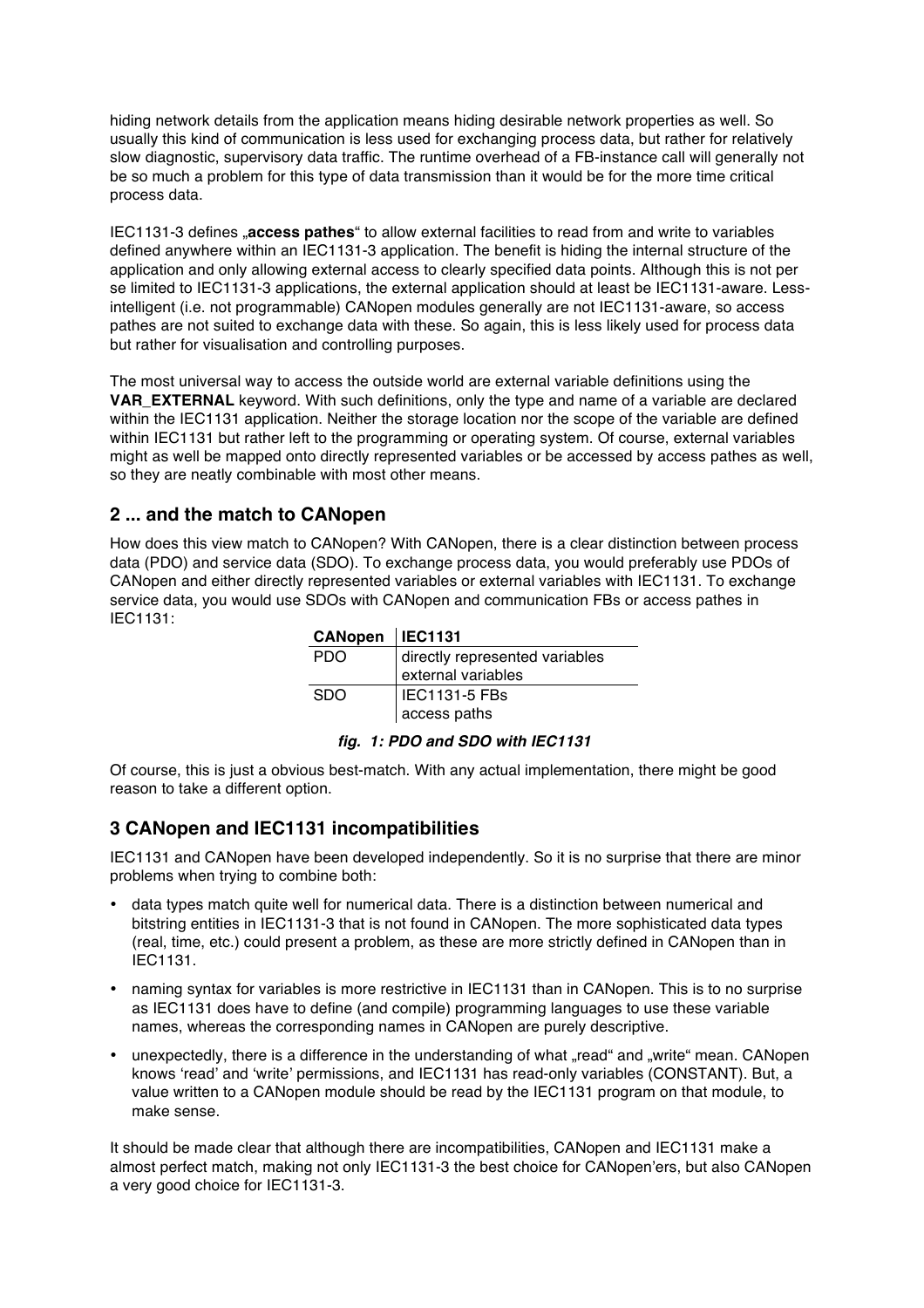# **4 Tool-integration**

From a user's point of view, a fully integrated monolithic tool for network configuration and IEC1131 programming would provide the highest level of friendliness. But, only few companies are big enough to develop tools of their own for one or both of these areas. So most vendors will resort to third-party software-developers providing them with tools, and almost all software companies have clearly specialiced in one of these two areas.

And, besides this know-how-problem, CANopen is very open, allowing modules from different vendors to be combined in one network, being compatible to some extent at the network interface level. IEC1131-3 provides some level of compatibility among different vendors of programmable modules, but this is only at the source level, not at the (binary) network interface level. The idea of programming a vendor-B module with vendor-A software is far from PLC-world reality. So combining intelligent modules from different vendors in one network will be a problem to program with a fully integrated tool.

Therefore, distinct tools for both purposes are a clear advantage, making use of the well-defined EDS/DCF file format and IEC1131 variable declaration syntax as an interface definition. With the negligible drawback of slightly more uncomfortable tool integration, OEMs may combine the tools of their choice, compromising on price, features, platform etc.

Most CANopen modules present a fixed (though configurable) number of process data items to the network. With programmable modules, data presented to the network may originate within the application itself, hence a fixed interface would be a severe restriction for intelligent modules. Clearly, this is not a problem of CANopen, but means to manipulate the network interface (add, modify, remove network interface items) have to be integrated into CANopen tools.

When working with two distinct tools, both tools have to agree in a consistent view in the network interface of an intelligent module. A simple but powerful solution is to allow modification of the interface only from within the CANopen configuration tool (top-down approach).

### **5 Controller integration**

There are no plug-and-play IEC1131-3 systems available. All systems require customization to the vendors' hard- and firmware. So the modifications necessary to integrate CANopen access into the IEC1131-runtime environment should generally not present much of a problem.

To some extent, the IEC1131 application will need to access meta-data about the network, e.g. whether CANopen is operational or pre-operational. Such system-dependent information is usually made available via system-markers.

Besides access to process and meta-data, an IEC1131 runtime environment will need some supervisory interface to a controlling system, for programming and debugging purposes. With modules having a CAN-bus often the CAN-bus is used for this purpose as well. There is a CiA-SIG "Programmable Devices" working on a standard DS302. But this is an interface only on the top-most level, dealing with module identification and program download, but not standardising more advanced debugging features.

### **6 Distributed programming**

When integrating a network with a PLC appliction, there are three levels of integration:

- a) using the network to reduce cabling to **remote I/O**
- b) moving part of the application out of the central controller to **remote logic**
- c) fully **distributing the application** onto the network

The most simple type of CANopen network, remote I/O, uses the remote nodes only as dataconcentrators, reducing cabling cost for remote I/O points.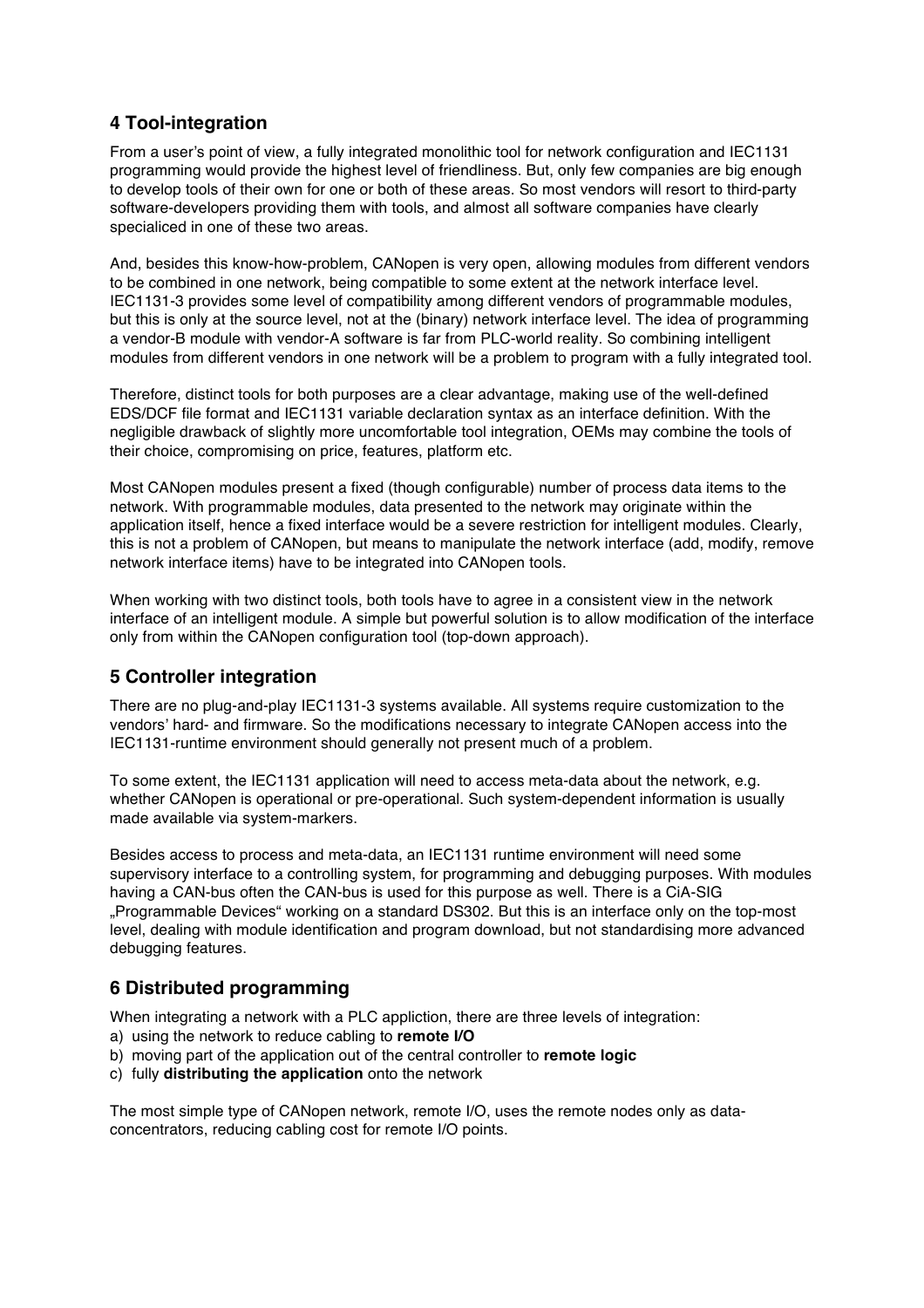

*fig. 2: hierarchical logic*

Remote logic is a more advanced kind of CANopen network (see fig. 2), using intelligent nodes. Relatively small parts of the application are moved to intelligent nodes. The "raw" data available at the local I/O of these nodes in many cases does not need to be transmitted to the main PLC. Instead, the module does some local pre-calculation on this data and transmits only more abstracted information to the central controller:

- as routine tasks are partly been taken off the PLC, the PLC can be a less powerful and less expensive one
- Having only abstracted information arrive at the PLC yields a more simple application program, thus reducing engineering time to program and debug that application
- Having some pre-calculation done on the remote node may yield a simple form of fault tolerance, in that some local operations are still working while other parts of the application are down
- transmitting only digested information lowers bus load



*fig. 3: distributed application*

Even a step further is an application distributed over multiple nodes in the network. As with remote logic, there are several small (or not so small) applications co-operating. But in contrast to remote